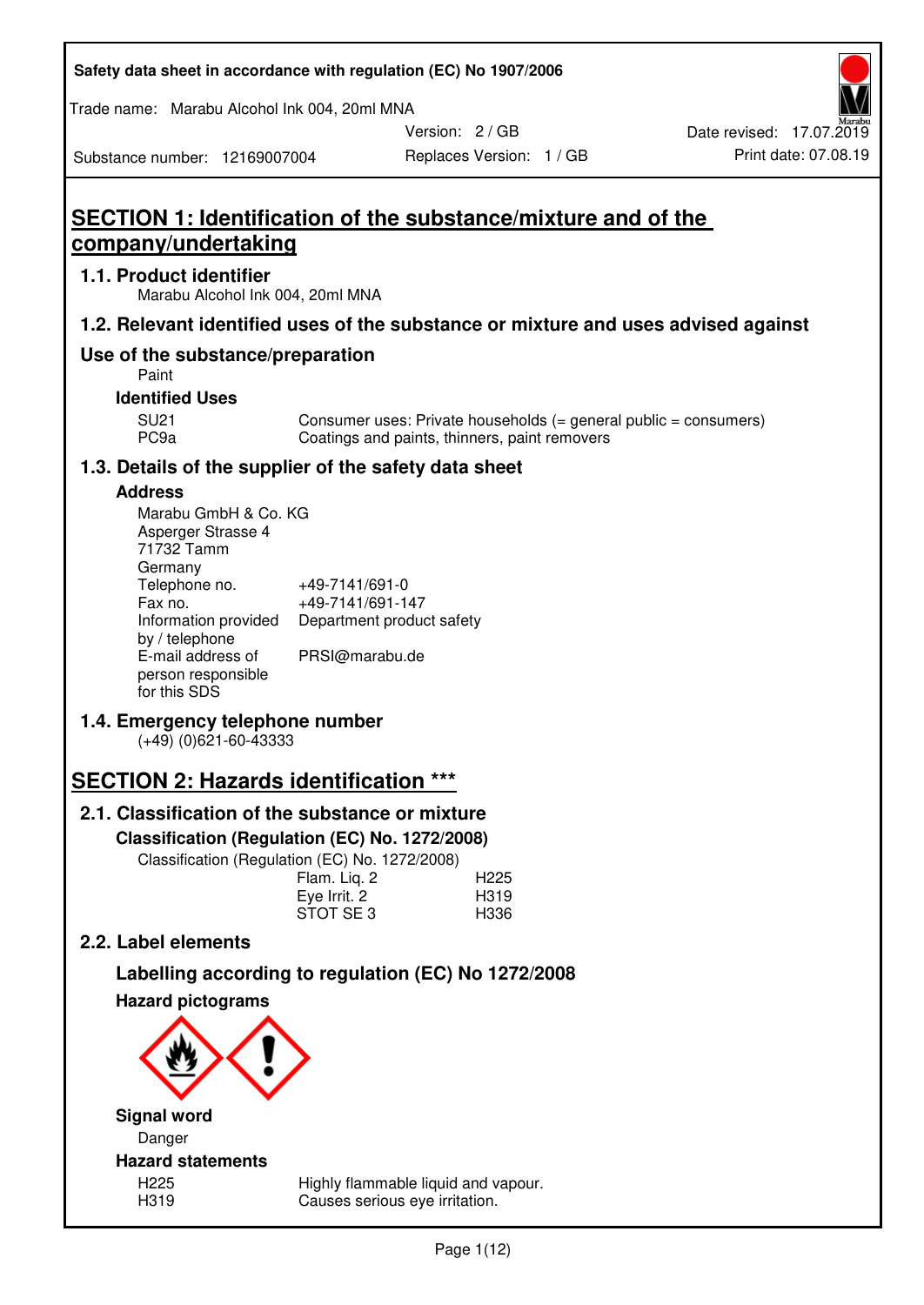| Safety data sheet in accordance with regulation (EC) No 1907/2006 |                                                       |                          |     |                                                                                 |
|-------------------------------------------------------------------|-------------------------------------------------------|--------------------------|-----|---------------------------------------------------------------------------------|
| Trade name: Marabu Alcohol Ink 004, 20ml MNA                      |                                                       |                          |     |                                                                                 |
|                                                                   |                                                       | Version: 2 / GB          |     | Date revised: 17.07.2019                                                        |
| Substance number: 12169007004                                     |                                                       | Replaces Version: 1 / GB |     | Print date: 07.08.19                                                            |
| H336                                                              | May cause drowsiness or dizziness.                    |                          |     |                                                                                 |
| Precautionary statements ***                                      |                                                       |                          |     |                                                                                 |
| P <sub>101</sub>                                                  |                                                       |                          |     | If medical advice is needed, have product container or label at hand.           |
| P102                                                              | Keep out of reach of children.                        |                          |     |                                                                                 |
| P210                                                              |                                                       |                          |     | Keep away from heat, hot surfaces, sparks, open flames and other ignition       |
|                                                                   | sources. No smoking.                                  |                          |     |                                                                                 |
| P264.1                                                            | Wash hands thoroughly after handling.                 |                          |     |                                                                                 |
| P271                                                              | Use only outdoors or in a well-ventilated area.       |                          |     |                                                                                 |
| P280                                                              |                                                       |                          |     | Wear protective gloves/protective clothing/eye protection/face protection.      |
| P305+P351+P338                                                    | lenses, if present and easy to do. Continue rinsing.  |                          |     | IF IN EYES: Rinse cautiously with water for several minutes. Remove contact     |
| P405                                                              | Store locked up.                                      |                          |     |                                                                                 |
| P501.9                                                            | Dispose of contents/container as problematic waste.   |                          |     |                                                                                 |
|                                                                   |                                                       |                          |     | Hazardous component(s) to be indicated on label (Regulation (EC) No. 1272/2008) |
| contains                                                          | Acetone; Propan-2-ol                                  |                          |     |                                                                                 |
| <b>Supplemental information</b>                                   |                                                       |                          |     |                                                                                 |
| <b>EUH066</b>                                                     | Repeated exposure may cause skin dryness or cracking. |                          |     |                                                                                 |
| 2.3. Other hazards<br>No special hazards have to be mentioned.    |                                                       |                          |     |                                                                                 |
| <b>SECTION 3: Composition/information on ingredients</b>          |                                                       |                          |     |                                                                                 |
| 3.2. Mixtures                                                     |                                                       |                          |     |                                                                                 |
| <b>Hazardous ingredients</b>                                      |                                                       |                          |     |                                                                                 |
|                                                                   |                                                       |                          |     |                                                                                 |
| Propan-2-ol<br>CAS No.                                            | 67-63-0                                               |                          |     |                                                                                 |
| EINECS no.                                                        | 200-661-7                                             |                          |     |                                                                                 |
| Registration no.                                                  | 01-2119457558-25                                      |                          |     |                                                                                 |
| Concentration                                                     | 50<br>$>=$                                            | $\,<\,$                  | 100 | $\%$                                                                            |
|                                                                   |                                                       |                          |     |                                                                                 |
|                                                                   | Classification (Regulation (EC) No. 1272/2008)        |                          |     |                                                                                 |
|                                                                   | Flam. Liq. 2                                          | H <sub>225</sub>         |     |                                                                                 |
|                                                                   | Eye Irrit. 2                                          | H319                     |     |                                                                                 |
|                                                                   | STOT SE3                                              | H336                     |     |                                                                                 |
|                                                                   |                                                       |                          |     |                                                                                 |
| <b>Acetone</b>                                                    |                                                       |                          |     |                                                                                 |
| CAS No.                                                           | 67-64-1                                               |                          |     |                                                                                 |
| EINECS no.                                                        | 200-662-2<br>01-2119471330-49                         |                          |     |                                                                                 |
| Registration no.<br>Concentration                                 | 20<br>$>=$                                            | $\overline{\phantom{0}}$ | 25  | $\%$                                                                            |
|                                                                   |                                                       |                          |     |                                                                                 |
|                                                                   | Classification (Regulation (EC) No. 1272/2008)        |                          |     |                                                                                 |
|                                                                   | Flam. Liq. 2                                          | H <sub>225</sub>         |     |                                                                                 |
|                                                                   | Eye Irrit. 2                                          | H319                     |     |                                                                                 |
|                                                                   | STOT SE3                                              | H336                     |     |                                                                                 |
|                                                                   |                                                       |                          |     |                                                                                 |
| 2-(Propyloxy) ethanol<br>CAS No.                                  | 2807-30-9                                             |                          |     |                                                                                 |
| EINECS no.                                                        | 220-548-6                                             |                          |     |                                                                                 |
| Concentration                                                     | $\mathbf{1}$<br>$>=$                                  | $\prec$                  | 10  | $\%$                                                                            |
|                                                                   |                                                       |                          |     |                                                                                 |
|                                                                   | Classification (Regulation (EC) No. 1272/2008)        |                          |     |                                                                                 |
|                                                                   | Acute Tox. 4                                          | H312                     |     |                                                                                 |
|                                                                   | Eye Irrit. 2                                          | H319                     |     |                                                                                 |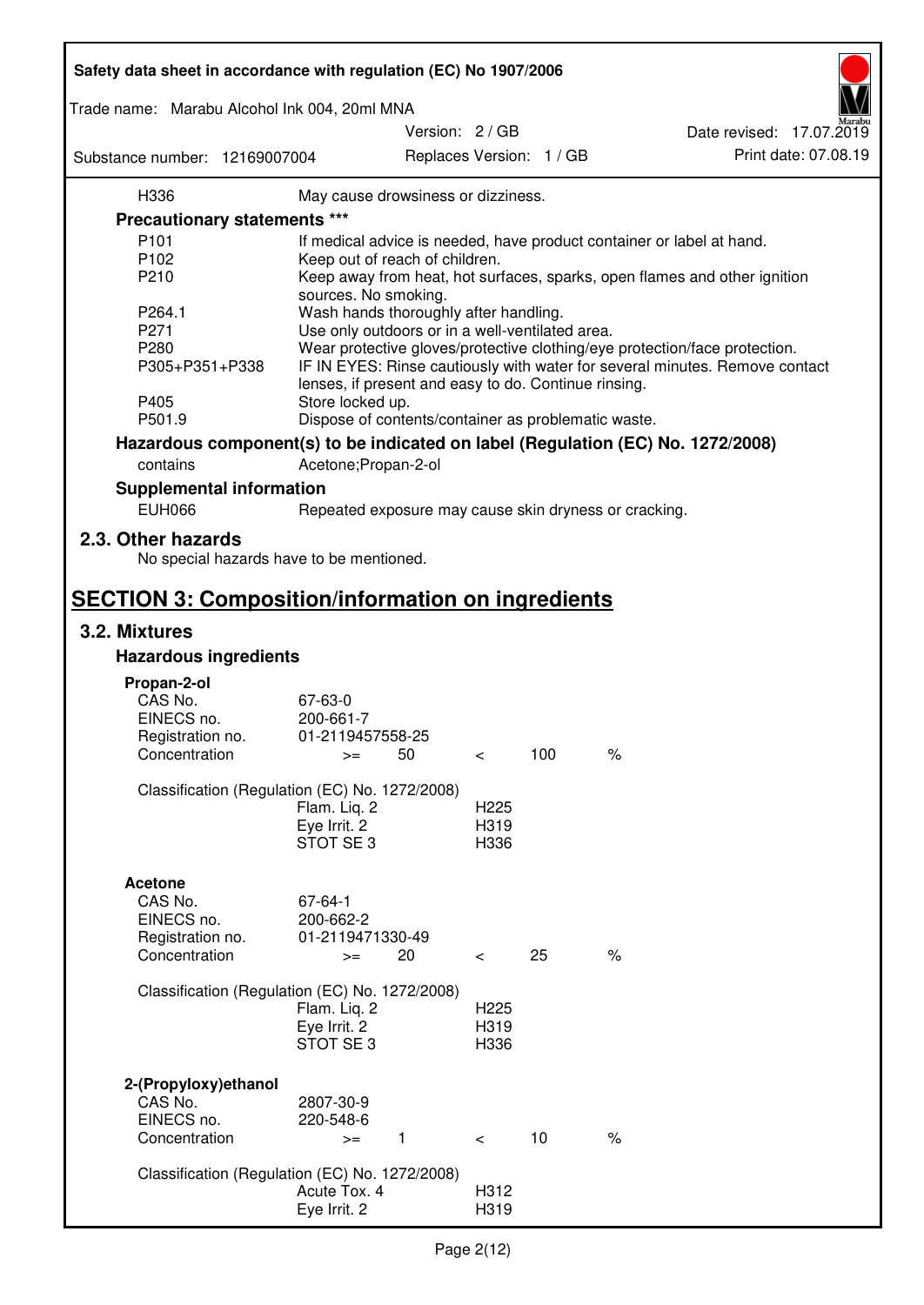Trade name: Marabu Alcohol Ink 004, 20ml MNA



Date revised: 17.07.2019

Substance number: 12169007004

Replaces Version: 1 / GB Print date: 07.08.19

# **SECTION 4: First aid measures**

# **4.1. Description of first aid measures**

## **General information**

In all cases of doubt, or when symptoms persist, seek medical attention. Never give anything by mouth to an unconscious person. If unconscious place in recovery position and seek medical advice.

#### **After inhalation**

Remove to fresh air, keep patient warm and at rest. If breathing is irregular or stopped, administer artificial respiration.

#### **After skin contact**

Remove contaminated clothing. Wash skin thoroughly with soap and water or use recognised skin cleanser. Do NOT use solvents or thinners.

#### **After eye contact**

Remove contact lenses, irrigate copiously with clean, fresh water, holding the eyelids apart for at least 10 minutes and seek immediate medical advice.

#### **After ingestion**

If accidentally swallowed rinse the mouth with plenty of water (only if the person is conscious) and obtain immediate medical attention. Keep at rest. Do NOT induce vomiting.

#### **4.2. Most important symptoms and effects, both acute and delayed**  Until now no symptoms known so far.

# **4.3. Indication of any immediate medical attention and special treatment needed**

## **Hints for the physician / treatment**

Treat symptomatically

# **SECTION 5: Firefighting measures**

## **5.1. Extinguishing media**

## **Suitable extinguishing media**

Recommended: alcohol resistant foam, CO2, powders, water spray/mist, Not be used for safety reasons: water jet

## **5.2. Special hazards arising from the substance or mixture**

In the event of fire the following can be released: Carbon monoxide (CO); Carbon dioxide (CO2); dense black smoke

# **5.3. Advice for firefighters**

## **Special protective equipment for fire-fighting**

Cool closed containers exposed to fire with water. Do not allow run-off from fire fighting to enter drains or water courses.

# **SECTION 6: Accidental release measures**

## **6.1. Personal precautions, protective equipment and emergency procedures**

Exclude sources of ignition and ventilate the area. Avoid breathing vapours. Refer to protective measures listed in Sections 7 and 8.

## **6.2. Environmental precautions**

Do not allow to enter drains or waterways. If the product contaminates lakes, rivers or sewage, inform appropriate authorities in accordance with local regulations.

# **6.3. Methods and material for containment and cleaning up**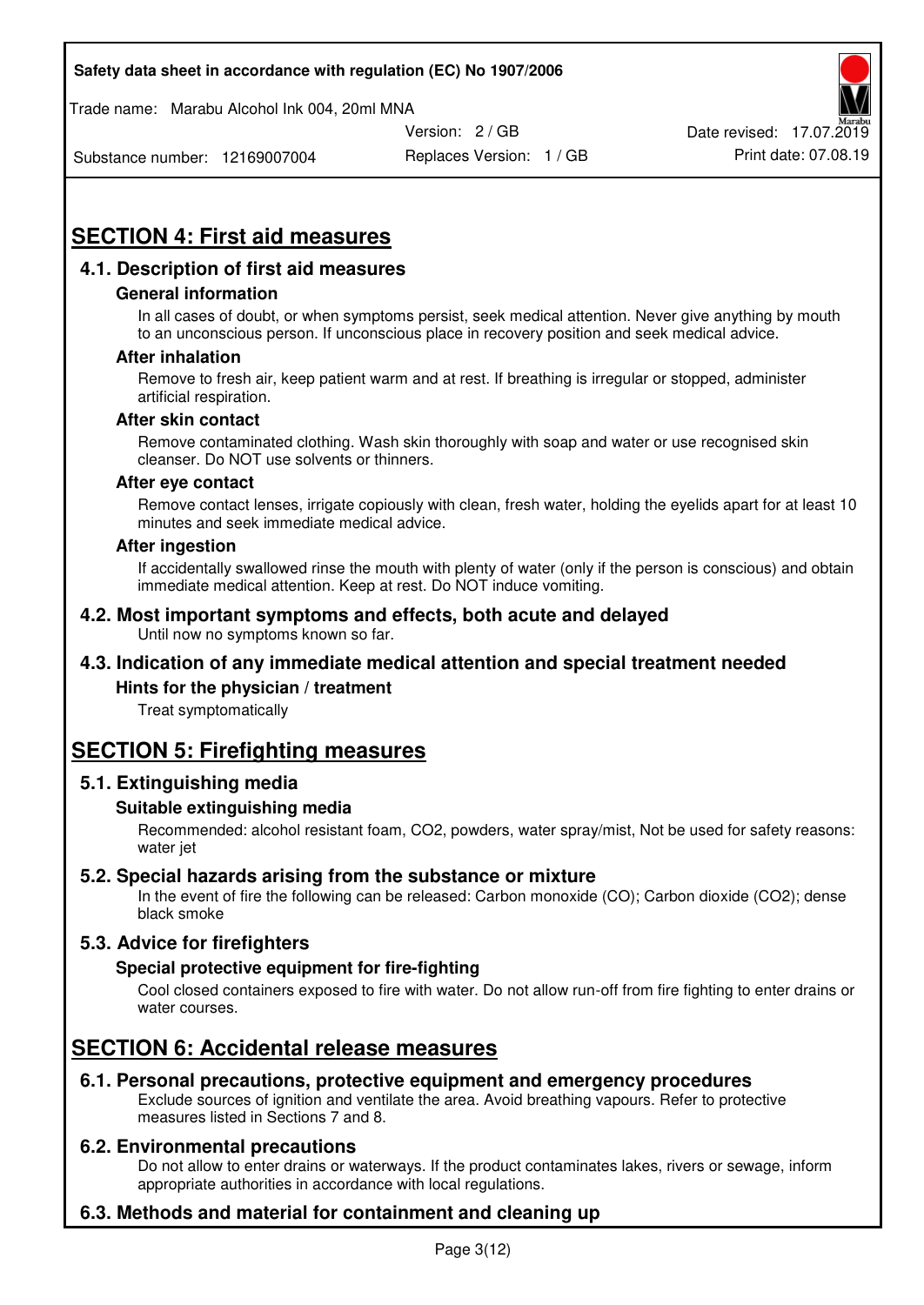Trade name: Marabu Alcohol Ink 004, 20ml MNA

Version: 2 / GB

Replaces Version: 1 / GB Print date: 07.08.19 Date revised: 17.07.2019

Substance number: 12169007004

Contain and collect spillage with non-combustible absorbent materials, e.g. sand, earth, vermiculite, diatomaceous earth and place in container for disposal according to local regulations (see section 13). Clean preferably with a detergent - avoid use of solvents.

## **6.4. Reference to other sections**

Information regarding Safe handling, see Section 7. Information regarding personal protective measures, see Section 8. Information regarding waste disposal, see Section 13.

# **SECTION 7: Handling and storage**

# **7.1. Precautions for safe handling**

## **Advice on safe handling**

Prevent the creation of flammable or explosive concentrations of vapour in air and avoid vapour concentration higher than the occupational exposure limits. In addition, the product should only be used in areas from which all naked lights and other sources of ignition have been excluded. Electrical equipment should be protected to the appropriate standard. Mixture may charge electrostatically: always use earthing leads when transferring from one container to another. Operators should wear anti-static footwear and clothing and floors should be of the conducting type. Isolate from sources of heat, sparks and open flame. No sparking tools should be used. Avoid skin and eye contact. Avoid the inhalation of particulates and spray mist arising from the application of this mixture. Smoking, eating and drinking shall be prohibited in application area. For personal protection see Section 8. Never use pressure to empty: container is not a pressure vessel. Always keep in containers of same material as the original one. Comply with the health and safety at work laws. Do not allow to enter drains or water courses.

## **Advice on protection against fire and explosion**

Vapours are heavier than air and may spread along floors. Vapours may form explosive mixtures with air.

## **Classification of fires / temperature class / Ignition group / Dust explosion class**

Classification of fires B (Combustible liquid substances)<br>Temperature class T2 Temperature class

# **7.2. Conditions for safe storage, including any incompatibilities**

## **Requirements for storage rooms and vessels**

Electrical installations/working materials must comply with the local applied technological safety standards. Storage rooms in which filling operations take place must have a conducting floor. Store in accordance with national regulation

## **Hints on storage assembly**

Store away from oxidising agents, from strongly alkaline and strongly acid materials.

## **Further information on storage conditions**

Observe label precautions. Store between 15 and 30 °C in a dry, well ventilated place away from sources of heat and direct sunlight. Keep container tightly closed. Keep away from sources of ignition. No smoking. Prevent unauthorised access. Containers which are opened must be carefully resealed and kept upright to prevent leakage.

# **7.3. Specific end use(s)**

Paint

# **SECTION 8: Exposure controls/personal protection**

# **8.1. Control parameters**

# **Exposure limit values**

**Acetone** 

| List  | <b>EH40</b> |                   |     |        |
|-------|-------------|-------------------|-----|--------|
| Type  | WEL         |                   |     |        |
| Value | 1210        | mg/m <sup>3</sup> | 500 | ppm(V) |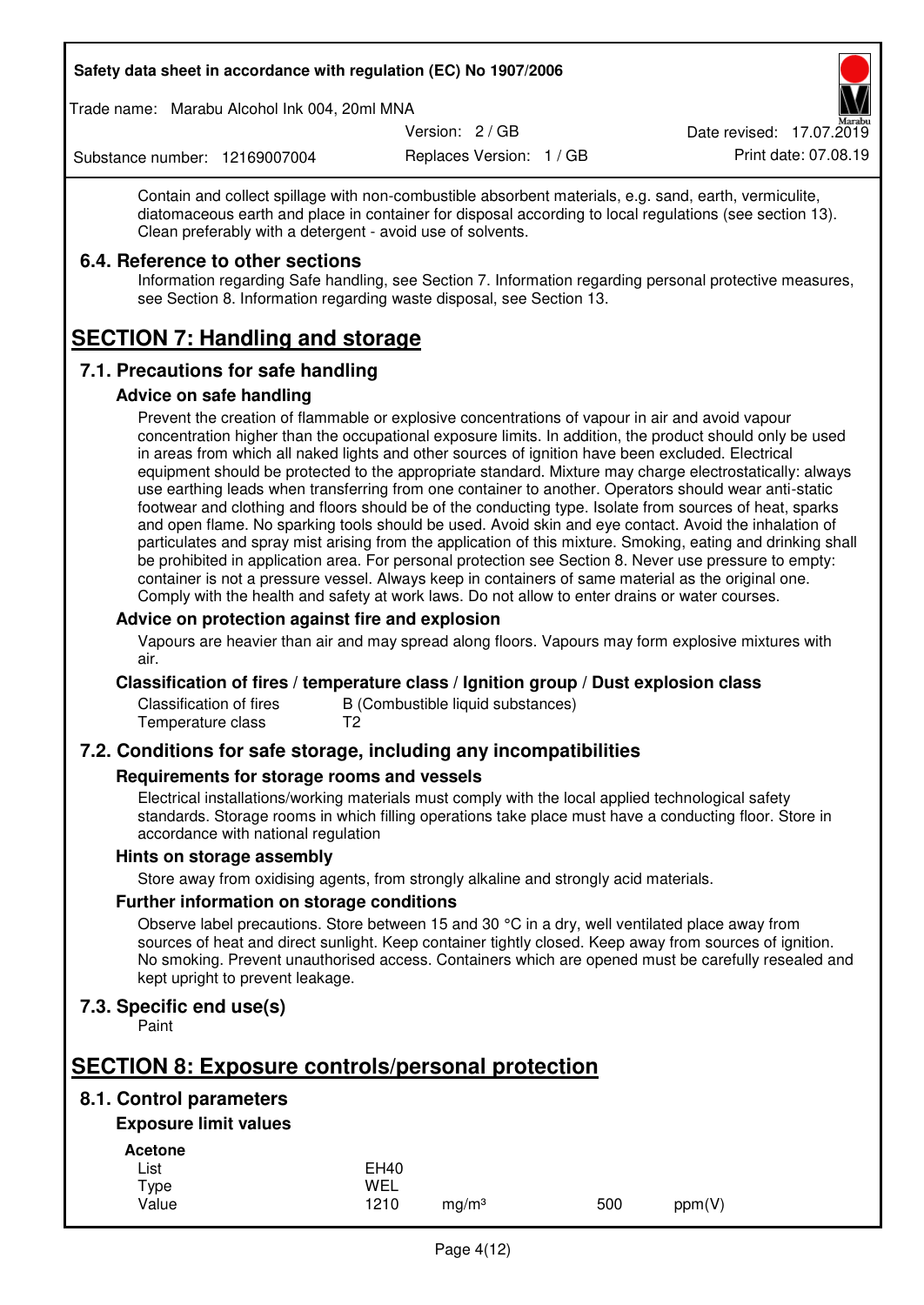| Safety data sheet in accordance with regulation (EC) No 1907/2006 |             |                                        |            |                   |                          |
|-------------------------------------------------------------------|-------------|----------------------------------------|------------|-------------------|--------------------------|
| Trade name: Marabu Alcohol Ink 004, 20ml MNA                      |             |                                        |            |                   |                          |
|                                                                   |             | Version: 2/GB                          |            |                   | Date revised: 17.07.2019 |
| Substance number: 12169007004                                     |             | Replaces Version: 1 / GB               |            |                   | Print date: 07.08.19     |
| Short term exposure limit<br><b>Status: 2011</b>                  | 3620        | mg/m <sup>3</sup>                      | 1500       | ppm(V)            |                          |
| Propan-2-ol                                                       |             |                                        |            |                   |                          |
| List                                                              | EH40        |                                        |            |                   |                          |
| <b>Type</b>                                                       | <b>WEL</b>  |                                        |            |                   |                          |
| Value<br>Short term exposure limit<br><b>Status: 2011</b>         | 999<br>1250 | mg/m <sup>3</sup><br>mg/m <sup>3</sup> | 400<br>500 | ppm(V)<br>ppm(V)  |                          |
| <b>Derived No/Minimal Effect Levels (DNEL/DMEL)</b>               |             |                                        |            |                   |                          |
| Acetone                                                           |             |                                        |            |                   |                          |
| Type of value                                                     |             | Derived No Effect Level (DNEL)         |            |                   |                          |
| Reference group                                                   | Worker      |                                        |            |                   |                          |
| Duration of exposure                                              | Long term   |                                        |            |                   |                          |
| Route of exposure                                                 | dermal      |                                        |            |                   |                          |
| Concentration                                                     |             | 186                                    |            | mg/kg/d           |                          |
| Type of value                                                     |             | Derived No Effect Level (DNEL)         |            |                   |                          |
| Reference group                                                   | Worker      |                                        |            |                   |                          |
| Duration of exposure                                              | Short term  |                                        |            |                   |                          |
| Route of exposure                                                 | inhalative  |                                        |            |                   |                          |
| Concentration                                                     |             | 2420                                   |            | mg/m <sup>3</sup> |                          |
| Type of value                                                     |             | Derived No Effect Level (DNEL)         |            |                   |                          |
| Reference group                                                   | Worker      |                                        |            |                   |                          |
| Duration of exposure                                              | Long term   |                                        |            |                   |                          |
| Route of exposure                                                 | inhalative  |                                        |            |                   |                          |
| Concentration                                                     |             | 1210                                   |            | mg/m <sup>3</sup> |                          |
| Type of value                                                     |             | Derived No Effect Level (DNEL)         |            |                   |                          |
| Reference group                                                   | Consumer    |                                        |            |                   |                          |
| Duration of exposure                                              | Long term   |                                        |            |                   |                          |
| Route of exposure                                                 | oral        |                                        |            |                   |                          |
| Concentration                                                     |             | 62                                     |            | mg/kg/d           |                          |
| Type of value                                                     |             | Derived No Effect Level (DNEL)         |            |                   |                          |
| Reference group                                                   | Consumer    |                                        |            |                   |                          |
| Duration of exposure                                              | Long term   |                                        |            |                   |                          |
| Concentration                                                     |             | 62                                     |            | mg/kg/d           |                          |
| Type of value                                                     |             | Derived No Effect Level (DNEL)         |            |                   |                          |
| Reference group                                                   | Consumer    |                                        |            |                   |                          |
| Duration of exposure                                              | Long term   |                                        |            |                   |                          |
| Route of exposure                                                 | inhalative  |                                        |            |                   |                          |
| Concentration                                                     |             | 200                                    |            | mg/m <sup>3</sup> |                          |
|                                                                   |             |                                        |            |                   |                          |
| Propan-2-ol                                                       |             |                                        |            |                   |                          |
| Type of value<br>Reference group                                  | Worker      | Derived No Effect Level (DNEL)         |            |                   |                          |
| Duration of exposure                                              | Long term   |                                        |            |                   |                          |
| Route of exposure                                                 | inhalative  |                                        |            |                   |                          |
| Mode of action                                                    |             | Systemic effects                       |            |                   |                          |
| Concentration                                                     |             | 500                                    |            | mg/m <sup>3</sup> |                          |
|                                                                   |             |                                        |            |                   |                          |
| Type of value<br>Reference group                                  | Worker      | Derived No Effect Level (DNEL)         |            |                   |                          |
| Duration of exposure                                              | Long term   |                                        |            |                   |                          |
|                                                                   |             |                                        |            |                   |                          |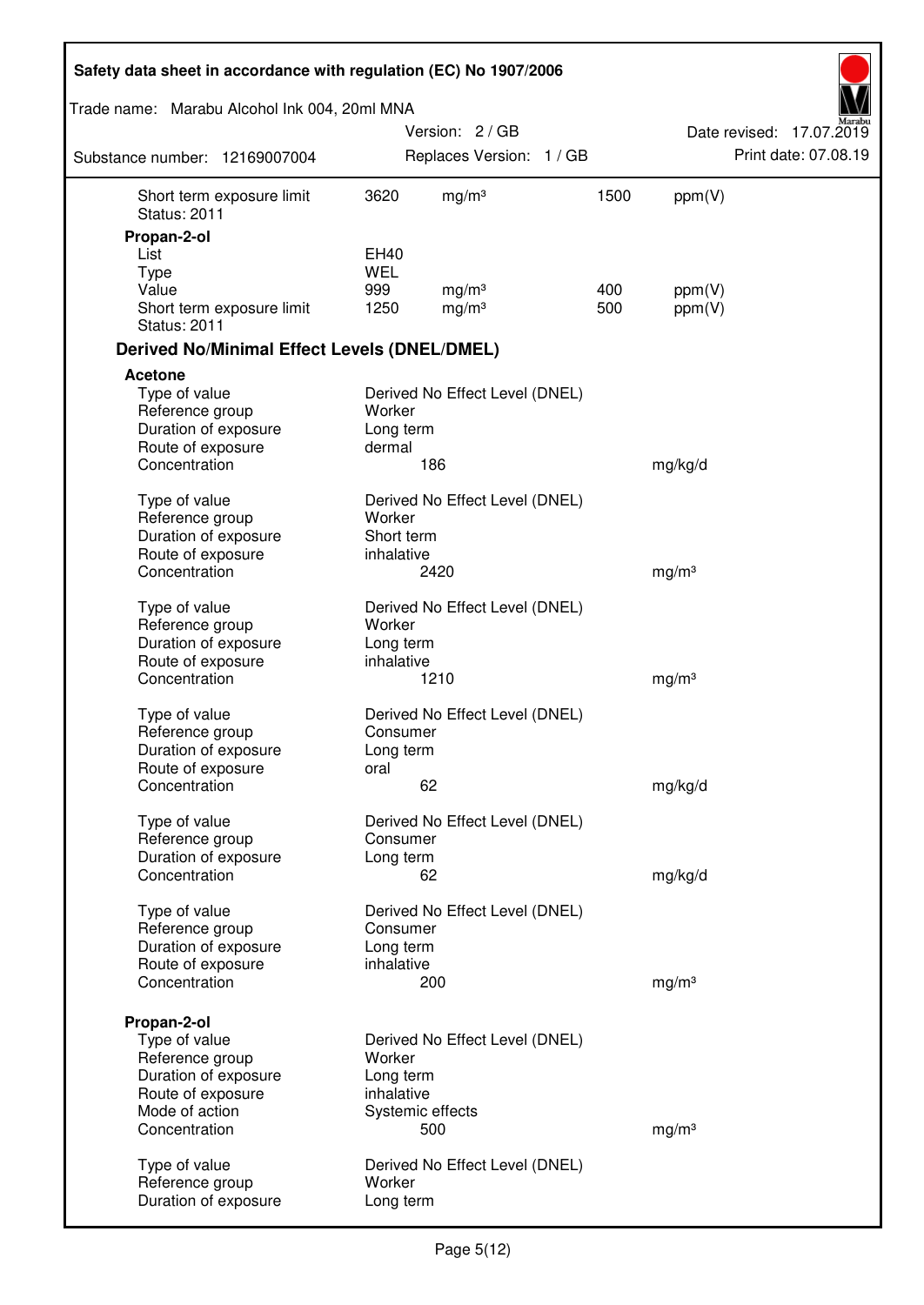Trade name: Marabu Alcohol Ink 004, 20ml MNA

Substance number: 12169007004

Version: 2 / GB Replaces Version: 1 / GB Print date: 07.08.19

Date revised: 17.07.2019

| Route of exposure                               | dermal                              |                   |
|-------------------------------------------------|-------------------------------------|-------------------|
| Mode of action                                  | Systemic effects                    |                   |
| Concentration                                   | 888                                 | mg/kg/d           |
| Type of value                                   | Derived No Effect Level (DNEL)      |                   |
| Reference group                                 | General Population                  |                   |
| Duration of exposure                            | Long term                           |                   |
| Route of exposure                               | inhalative                          |                   |
| Mode of action                                  | Systemic effects                    |                   |
| Concentration                                   | 89                                  | mg/m <sup>3</sup> |
| Type of value                                   | Derived No Effect Level (DNEL)      |                   |
| Reference group                                 | General Population                  |                   |
| Duration of exposure                            | Long term                           |                   |
| Route of exposure                               | dermal                              |                   |
| Mode of action                                  | Systemic effects                    |                   |
| Concentration                                   | 319                                 | mg/kg/d           |
|                                                 |                                     |                   |
| Type of value                                   | Derived No Effect Level (DNEL)      |                   |
| Reference group                                 | <b>General Population</b>           |                   |
| Duration of exposure                            | Long term                           |                   |
| Route of exposure                               | oral                                |                   |
| Mode of action                                  | Systemic effects                    |                   |
| Concentration                                   | 26                                  | mg/kg/d           |
| <b>Predicted No Effect Concentration (PNEC)</b> |                                     |                   |
| <b>Acetone</b>                                  |                                     |                   |
| Type of value                                   | <b>PNEC</b>                         |                   |
| <b>Type</b>                                     | Freshwater                          |                   |
| Concentration                                   | 10,6                                | mg/l              |
| Type of value                                   | <b>PNEC</b>                         |                   |
| <b>Type</b>                                     | Saltwater                           |                   |
| Concentration                                   | 1,06                                | mg/l              |
| Type of value                                   | <b>PNEC</b>                         |                   |
| <b>Type</b>                                     | Water (intermittent release)        |                   |
| Concentration                                   | 21                                  | mg/l              |
|                                                 |                                     |                   |
| Type of value                                   | <b>PNEC</b>                         |                   |
| <b>Type</b>                                     | Freshwater sediment                 |                   |
| Concentration                                   | 30,4                                | mg/kg             |
| Type of value                                   | <b>PNEC</b>                         |                   |
| Type                                            | Marine sediment                     |                   |
| Concentration                                   | 3,04                                | mg/kg             |
| Type of value                                   | <b>PNEC</b>                         |                   |
| Type                                            | Soil                                |                   |
| Concentration                                   | 29,5                                | mg/kg             |
|                                                 | <b>PNEC</b>                         |                   |
| Type of value                                   |                                     |                   |
| <b>Type</b>                                     | Sewage treatment plant (STP)<br>100 |                   |
| Concentration                                   |                                     | mg/l              |
| Propan-2-ol                                     |                                     |                   |
| Type of value                                   | <b>PNEC</b>                         |                   |
|                                                 |                                     |                   |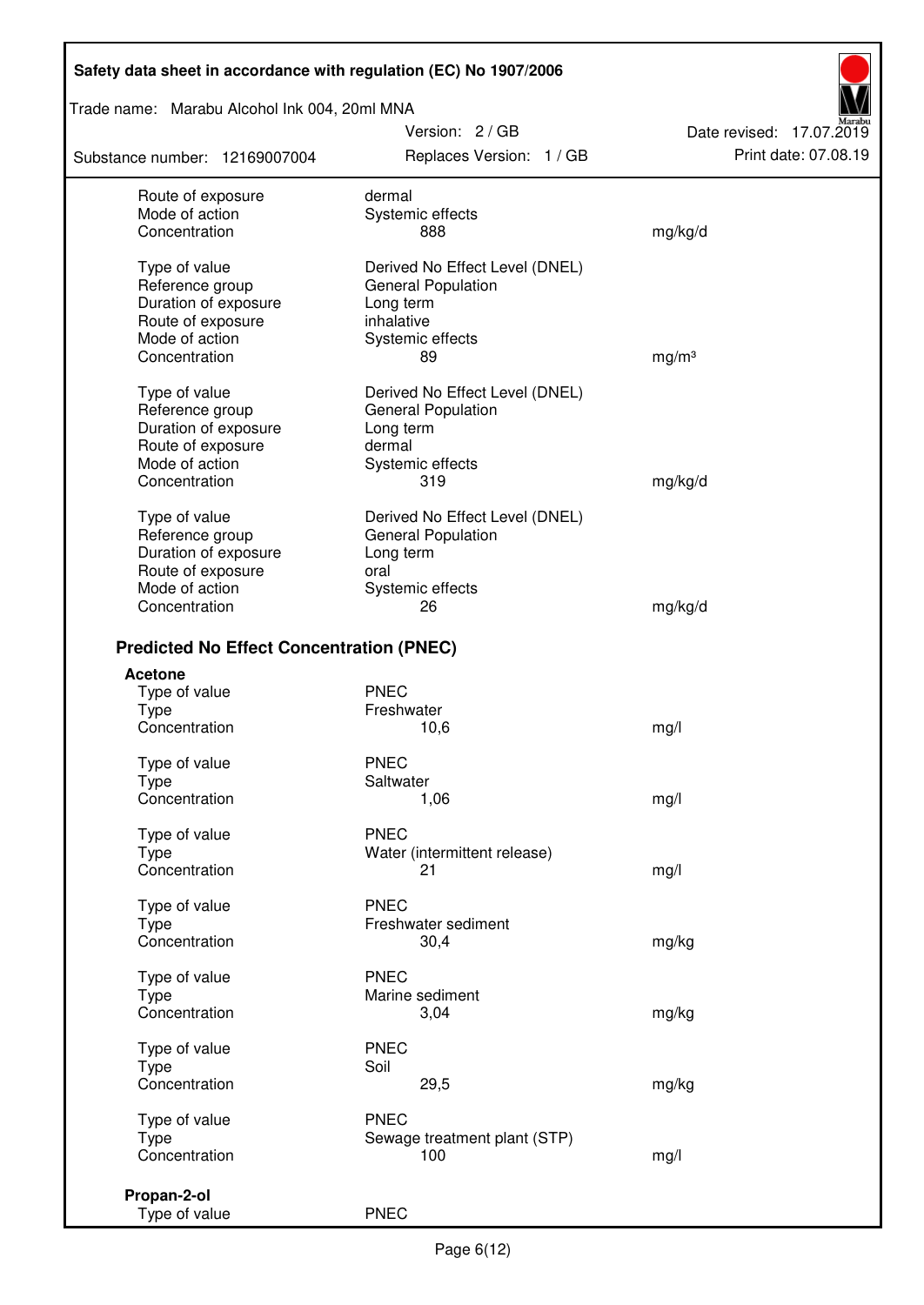#### Trade name: Marabu Alcohol Ink 004, 20ml MNA

| Substance number: 12169007004          | Replaces Version: 1 / GB                            | Print date: 07.08.19 |
|----------------------------------------|-----------------------------------------------------|----------------------|
| <b>Type</b><br>Concentration           | Freshwater<br>140,9                                 | mg/l                 |
| Type of value<br>Type<br>Concentration | <b>PNEC</b><br>Saltwater<br>140,9                   | mg/l                 |
| Type of value<br>Type<br>Concentration | <b>PNEC</b><br>Sewage treatment plant (STP)<br>2251 | mg/l                 |
| Type of value<br>Type<br>Concentration | <b>PNEC</b><br>Freshwater sediment<br>552           | mg/kg                |
| Type of value<br>Type<br>Concentration | <b>PNEC</b><br>Marine sediment<br>552               | mg/kg                |
| Type of value<br>Type<br>Concentration | <b>PNEC</b><br>Soil<br>28                           | mg/kg                |

Version: 2 / GB

Date revised: 17.07.2019

# **8.2. Exposure controls**

#### **Exposure controls**

Provide adequate ventilation. Where reasonably practicable this should be achieved by the use of local exhaust ventilation and good general extraction. If these are not sufficient to maintain concentrations of particulates and solvent vapour below the OEL, suitable respiratory protection must be worn.

## **Respiratory protection**

If workers are exposed to concentrations above the exposure limit they must use appropriate, certified respirators. Full mask, filter A

#### **Hand protection**

There is no one glove material or combination of materials that will give unlimited resistance to any individual or combination of chemicals.

For prolonged or repeated handling nitrile rubber gloves with textile undergloves are required.<br>Material thickness  $\geq 0.5$  mm

- Material thickness  $\begin{array}{ccc} 0.5 \\ -8.5 \end{array}$  Material thickness  $\begin{array}{ccc} 0.5 \\ -8.5 \end{array}$
- Breakthrough time < 30 min

The breakthrough time must be greater than the end use time of the product.

The instructions and information provided by the glove manufacturer on use, storage, maintenance and replacement must be followed.

Gloves should be replaced regularly and if there is any sign of damage to the glove material.

Always ensure that gloves are free from defects and that they are stored and used correctly.

The performance or effectiveness of the glove may be reduced by physical/ chemical damage and poor maintenance.

Barrier creams may help to protect the exposed areas of the skin, they should however not be applied once exposure has occurred.

## **Eye protection**

Use safety eyewear designed to protect against splash of liquids.

## **Body protection**

Cotton or cotton/synthetic overalls or coveralls are normally suitable.

# **SECTION 9: Physical and chemical properties**

**9.1. Information on basic physical and chemical properties**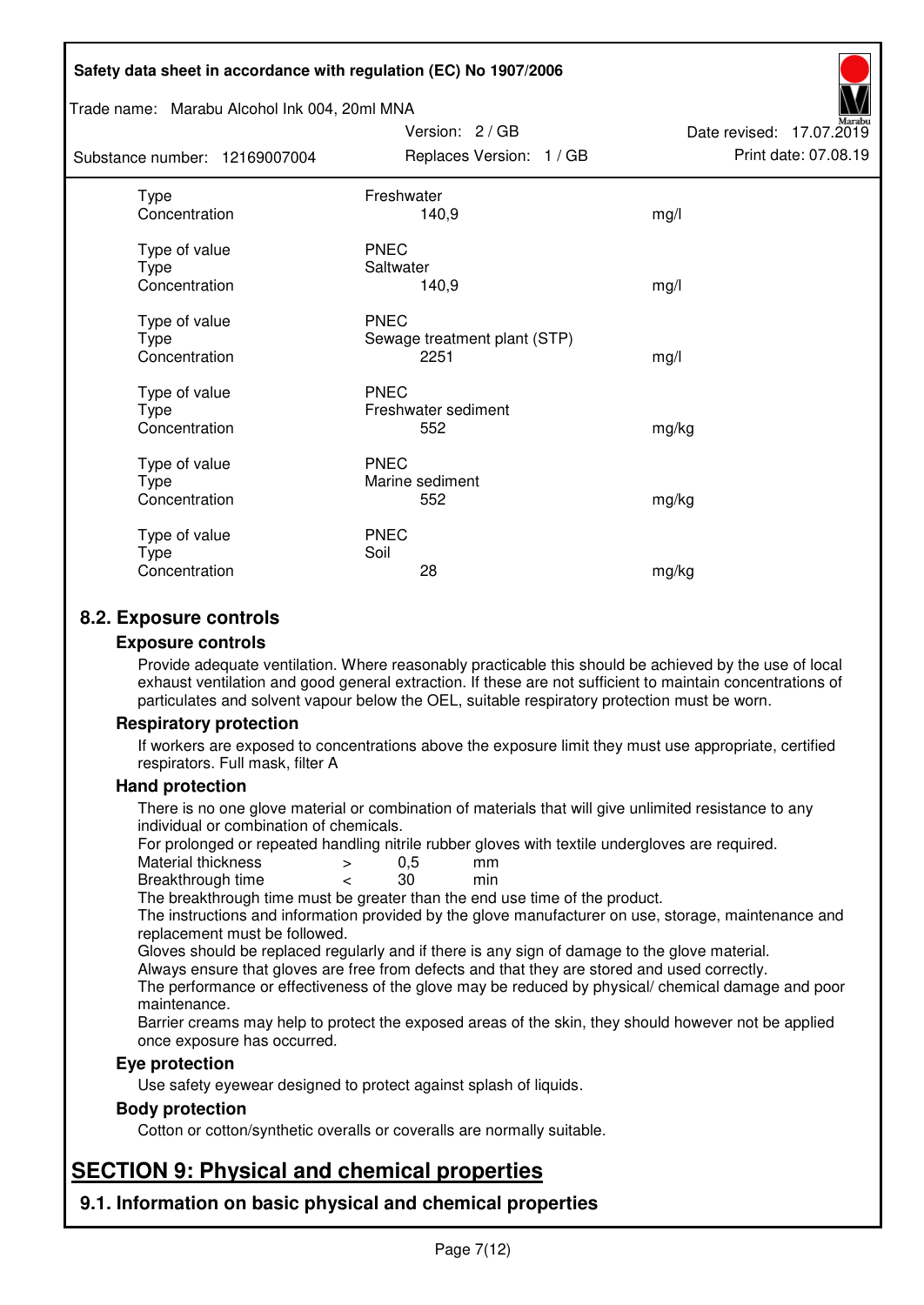| Trade name: Marabu Alcohol Ink 004, 20ml MNA<br>Substance number: 12169007004 |                          | Version: 2 / GB<br>Replaces Version: 1 / GB |                 |     |                      | Date revised: 17.07.2019 | Print date: 07.08.19 |
|-------------------------------------------------------------------------------|--------------------------|---------------------------------------------|-----------------|-----|----------------------|--------------------------|----------------------|
| <b>Form</b>                                                                   | liquid                   |                                             |                 |     |                      |                          |                      |
| Colour<br><b>Odour</b>                                                        | coloured<br>solvent-like |                                             |                 |     |                      |                          |                      |
| <b>Odour threshold</b>                                                        |                          |                                             |                 |     |                      |                          |                      |
| Remarks                                                                       |                          | No data available                           |                 |     |                      |                          |                      |
| pH value                                                                      |                          |                                             |                 |     |                      |                          |                      |
| Remarks                                                                       |                          | Not applicable                              |                 |     |                      |                          |                      |
| <b>Melting point</b>                                                          |                          |                                             |                 |     |                      |                          |                      |
| Remarks                                                                       |                          | not determined                              |                 |     |                      |                          |                      |
| <b>Freezing point</b>                                                         |                          |                                             |                 |     |                      |                          |                      |
| Remarks                                                                       |                          | not determined                              |                 |     |                      |                          |                      |
| Initial boiling point and boiling range                                       |                          |                                             |                 |     |                      |                          |                      |
| Value                                                                         | appr.                    | 82                                          |                 |     | $\rm ^{\circ}C$      |                          |                      |
| <b>Flash point</b>                                                            |                          |                                             |                 |     |                      |                          |                      |
| Value                                                                         |                          | 20                                          |                 |     | °C                   |                          |                      |
| Evaporation rate (ether $= 1$ ) :                                             |                          |                                             |                 |     |                      |                          |                      |
| Remarks                                                                       |                          | not determined                              |                 |     |                      |                          |                      |
| <b>Flammability (solid, gas)</b><br>Not applicable                            |                          |                                             |                 |     |                      |                          |                      |
| Upper/lower flammability or explosive limits                                  |                          |                                             |                 |     |                      |                          |                      |
| Lower explosion limit<br>Upper explosion limit<br>Source                      | appr.<br>appr.           | $\overline{c}$<br>13<br>Literature value    |                 |     | $%$ (V)<br>$%$ $(V)$ |                          |                      |
| Vapour pressure                                                               |                          |                                             |                 |     |                      |                          |                      |
| Value                                                                         | appr.                    | 45                                          |                 |     | hPa                  |                          |                      |
| <b>Vapour density</b>                                                         |                          |                                             |                 |     |                      |                          |                      |
| Remarks                                                                       |                          | not determined                              |                 |     |                      |                          |                      |
| <b>Density</b>                                                                |                          |                                             |                 |     |                      |                          |                      |
| Remarks                                                                       |                          | not determined                              |                 |     |                      |                          |                      |
| Solubility in water                                                           |                          |                                             |                 |     |                      |                          |                      |
| Remarks                                                                       |                          | partially miscible                          |                 |     |                      |                          |                      |
| Partition coefficient: n-octanol/water                                        |                          |                                             |                 |     |                      |                          |                      |
| Remarks                                                                       |                          | Not applicable                              |                 |     |                      |                          |                      |
| Ignition temperature                                                          |                          |                                             |                 |     |                      |                          |                      |
| Value<br>Source                                                               | appr.                    | 425<br>Literature value                     |                 |     | $^{\circ}C$          |                          |                      |
| <b>Viscosity</b>                                                              |                          |                                             |                 |     |                      |                          |                      |
| Value                                                                         |                          | 150                                         | to              | 250 | mPa.s                |                          |                      |
| <b>Efflux time</b>                                                            |                          |                                             |                 |     |                      |                          |                      |
| Value                                                                         | $\prec$                  | 12                                          |                 |     | s                    |                          |                      |
| Temperature<br>Method                                                         |                          | 20<br>DIN 53211 4 mm                        | $\rm ^{\circ}C$ |     |                      |                          |                      |
| <b>Explosive properties</b>                                                   |                          |                                             |                 |     |                      |                          |                      |
| evaluation                                                                    | no                       |                                             |                 |     |                      |                          |                      |
| <b>Oxidising properties</b>                                                   |                          |                                             |                 |     |                      |                          |                      |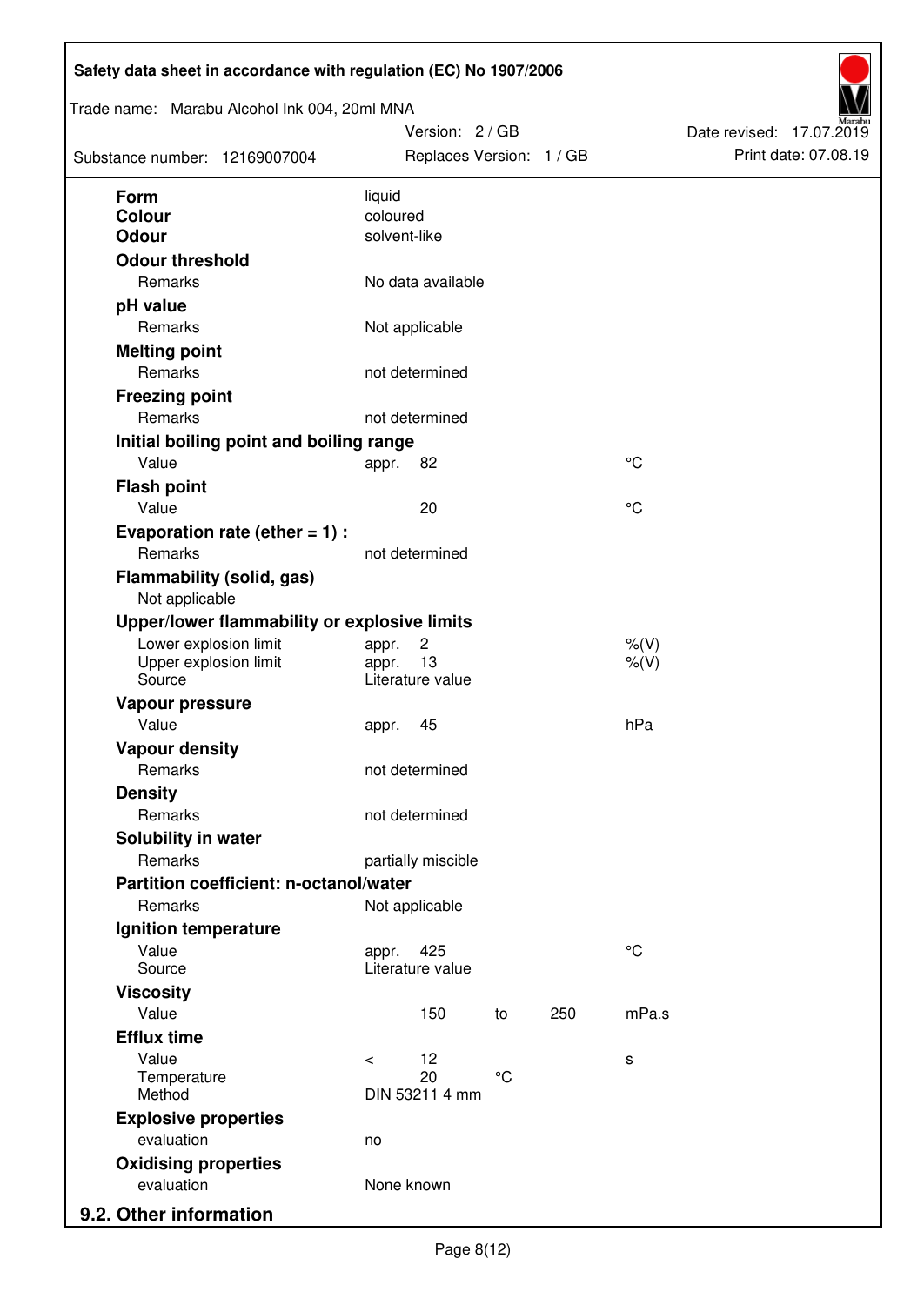Trade name: Marabu Alcohol Ink 004, 20ml MNA

Version: 2 / GB

Substance number: 12169007004

# **Other information**

The physical specifications are approximate values and refer to the used safety relevant component(s).

# **SECTION 10: Stability and reactivity**

## **10.1. Reactivity**

No hazardous reactions when stored and handled according to prescribed instructions.

## **10.2. Chemical stability**

Stable under recommended storage and handling conditions (see section 7).

## **10.3. Possibility of hazardous reactions**

Keep away from oxidising agents, strongly alkaline and strongly acid materials in order to avoid exothermic reactions.

## **10.4. Conditions to avoid**

When exposed to high temperatures may produce hazardous decomposition products.

## **10.5. Incompatible materials**

No hazardous reactions when stored and handled according to prescribed instructions.

## **10.6. Hazardous decomposition products**

See chapter 5.2 (Firefighting measures - Special hazards arising from the substance or mixture).

# **SECTION 11: Toxicological information**

## **11.1. Information on toxicological effects**

| <b>Acute oral toxicity</b>                |                                                                   |                                      |                                                                   |  |  |
|-------------------------------------------|-------------------------------------------------------------------|--------------------------------------|-------------------------------------------------------------------|--|--|
| Remarks                                   | Based on available data, the classification criteria are not met. |                                      |                                                                   |  |  |
| <b>Acute oral toxicity (Components)</b>   |                                                                   |                                      |                                                                   |  |  |
| <b>Acetone</b><br><b>Species</b><br>LD50  | rat                                                               | 5800                                 | mg/kg                                                             |  |  |
| <b>Acute dermal toxicity (Components)</b> |                                                                   |                                      |                                                                   |  |  |
| <b>Acetone</b><br>Species<br>LD50         | rabbit                                                            | 20000                                | mg/kg                                                             |  |  |
| <b>Acute inhalational toxicity</b>        |                                                                   |                                      |                                                                   |  |  |
| <b>Remarks</b>                            |                                                                   |                                      | Based on available data, the classification criteria are not met. |  |  |
| <b>Skin corrosion/irritation</b>          |                                                                   |                                      |                                                                   |  |  |
| Remarks                                   |                                                                   |                                      | Based on available data, the classification criteria are not met. |  |  |
| Serious eye damage/irritation             |                                                                   |                                      |                                                                   |  |  |
| evaluation<br>Remarks                     | irritant                                                          | The classification criteria are met. |                                                                   |  |  |
| <b>Sensitization</b>                      |                                                                   |                                      |                                                                   |  |  |
| Remarks                                   |                                                                   |                                      | Based on available data, the classification criteria are not met. |  |  |
| <b>Mutagenicity</b>                       |                                                                   |                                      |                                                                   |  |  |
| <b>Remarks</b>                            |                                                                   |                                      | Based on available data, the classification criteria are not met. |  |  |
| <b>Reproductive toxicity</b>              |                                                                   |                                      |                                                                   |  |  |
| Remarks                                   |                                                                   |                                      | Based on available data, the classification criteria are not met. |  |  |
| Carcinogenicity                           |                                                                   |                                      |                                                                   |  |  |
| Remarks                                   |                                                                   |                                      | Based on available data, the classification criteria are not met. |  |  |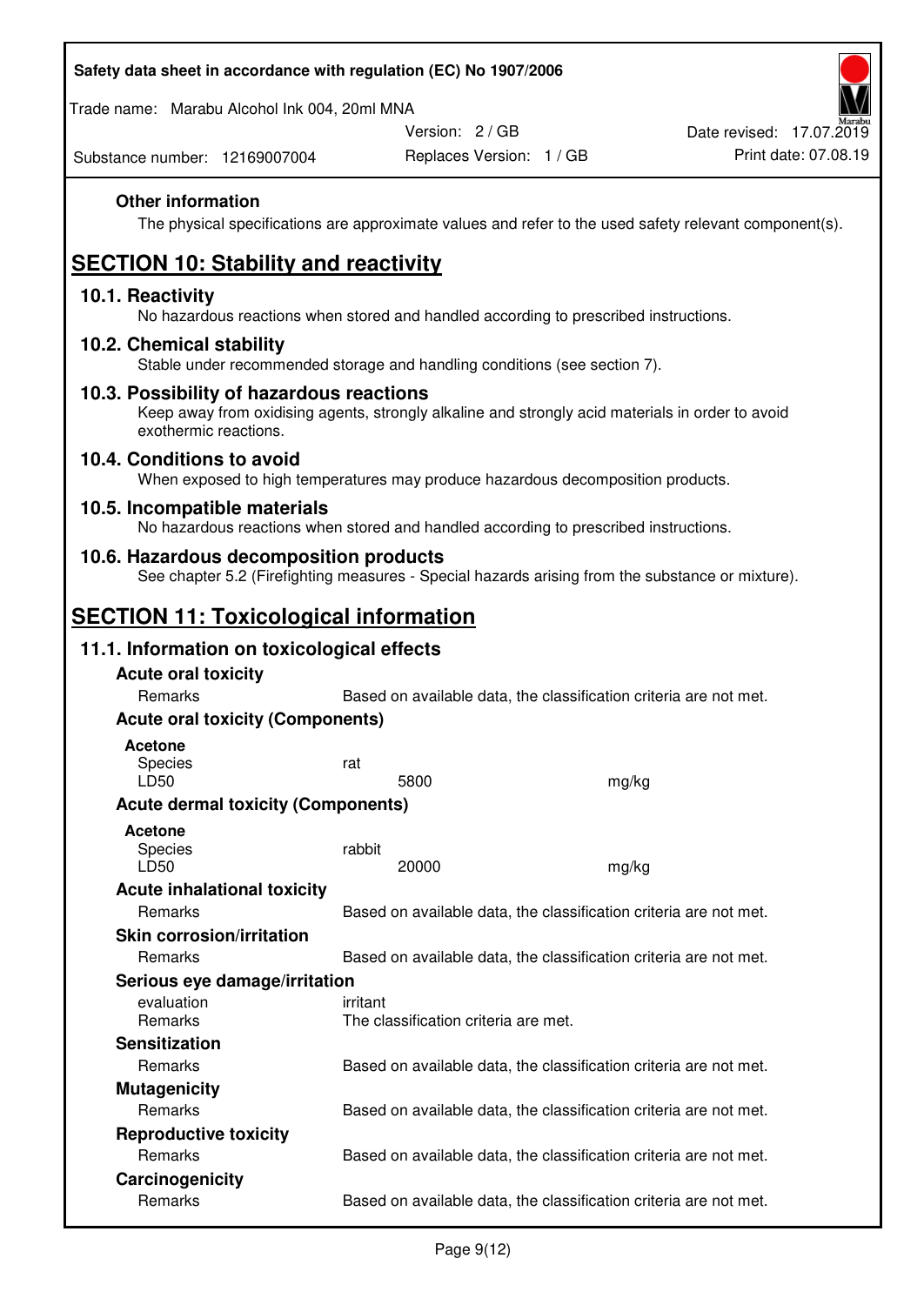Trade name: Marabu Alcohol Ink 004, 20ml MNA

Version: 2 / GB

Substance number: 12169007004

Replaces Version: 1 / GB Print date: 07.08.19 Date revised: 17.07.2019

# **Specific Target Organ Toxicity (STOT)**

| Single exposure<br><b>Remarks</b><br>evaluation | The classification criteria are met.<br>May cause drowsiness or dizziness. |
|-------------------------------------------------|----------------------------------------------------------------------------|
| <b>Repeated exposure</b><br><b>Remarks</b>      | Based on available data, the classification criteria are not met.          |

#### **Aspiration hazard**

Based on available data, the classification criteria are not met.

#### **Experience in practice**

Exposure to component solvents vapours concentration in excess of the stated occupational exposure limit may result in adverse health effects such as mucous membrane and respiratory system irritation and adverse effects on kidney, liver and central nervous system. Symptoms and signs include headache, dizziness, fatigue, muscular weakness, drowsiness and in extreme cases, loss of consciousness. Solvents may cause some of the above effects by absorption through the skin. Repeated or prolonged contact with the mixture may cause removal of natural fat from the skin resulting in non-allergic contact dermatitis and absorption through the skin. The liquid splashed in the eyes may cause irritation and reversible damage. Ingestion may cause nausea, diarrhoea and vomiting. This takes into account, where known, delayed and immediate effects and also chronic effects of components from short-term and long-term exposure by oral, inhalation and dermal routes of exposure and eye contact.

## **Other information**

There are no data available on the mixture itself. The mixture has been assessed following the additivity method of the GHS/CLP Regulation (EC) No 1272/2008.

# **SECTION 12: Ecological information**

# **12.1. Toxicity**

## **General information**

There are no data available on the mixture itself.Do not allow to enter drains or water courses.The mixture has been assessed following the summation method of the CLP Regulation (EC) No 1272/2008 and is not classified as dangerous for the environment.

## **12.2. Persistence and degradability**

#### **General information**

No data available

## **12.3. Bioaccumulative potential**

#### **General information**

There are no data available on the mixture itself.

#### **Partition coefficient: n-octanol/water**

Remarks Not applicable

# **12.4. Mobility in soil**

## **General information**

There are no data available on the mixture itself.

## **12.5. Results of PBT and vPvB assessment**

## **General information**

There are no data available on the mixture itself.

## **12.6. Other adverse effects**

## **General information**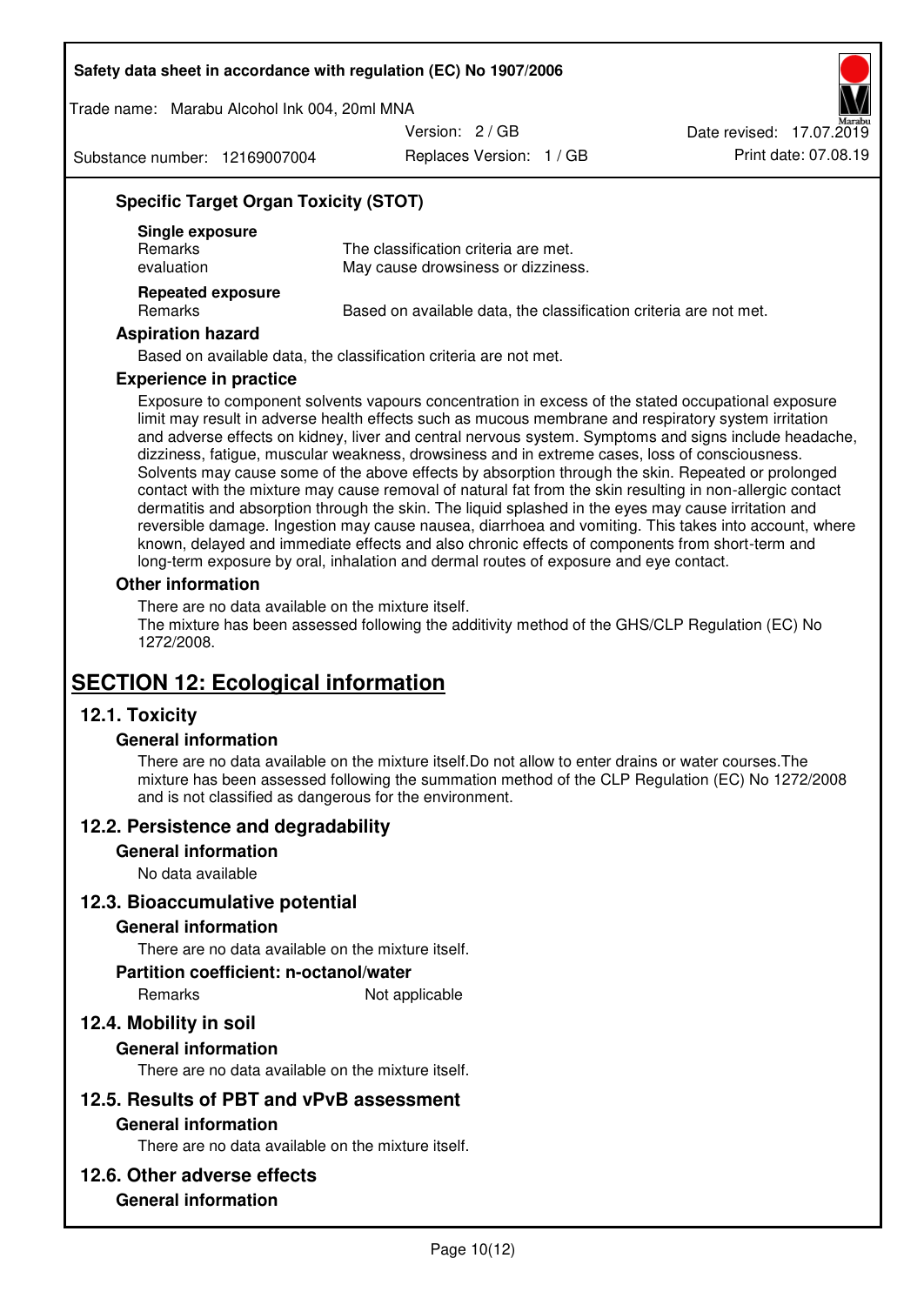Trade name: Marabu Alcohol Ink 004, 20ml MNA

Version: 2 / GB

Substance number: 12169007004

Replaces Version: 1 / GB Print date: 07.08.19 Date revised: 17.07.2019

There are no data available on the mixture itself.

# **SECTION 13: Disposal considerations**

# **13.1. Waste treatment methods**

## **Disposal recommendations for the product**

Do not allow to enter drains or water courses.

Wastes and emptied containers should be classified in accordance with relevant national regulation. The European Waste Catalogue classification of this product, when disposed of as waste is EWC waste code  $08\,03\,12^*$  waste ink containing dangerous substances If this product is mixed with other wastes, the original waste product code may no longer apply and the appropriate code should be assigned.

For further information contact your local waste authority.

## **Disposal recommendations for packaging**

Using information provided in this safety data sheet, advice should be obtained from the relevant waste authority on the classification of empty containers. Empty containers must be scrapped or reconditioned.

Not emptied containers are hazardous waste (waste code number 150110).

# **SECTION 14: Transport information**

## **Land transport ADR/RID**

| 14.1. UN number<br><b>UN 1263</b>                                                                                                                                                                                                            |                   |
|----------------------------------------------------------------------------------------------------------------------------------------------------------------------------------------------------------------------------------------------|-------------------|
| 14.2. UN proper shipping name                                                                                                                                                                                                                |                   |
| <b>PAINT</b>                                                                                                                                                                                                                                 |                   |
| 14.3. Transport hazard class(es)                                                                                                                                                                                                             |                   |
| Class                                                                                                                                                                                                                                        |                   |
| Label                                                                                                                                                                                                                                        | ვ<br>ვ            |
| 14.4. Packing group                                                                                                                                                                                                                          |                   |
| Packing group                                                                                                                                                                                                                                | Ш                 |
| Special provision                                                                                                                                                                                                                            | 640D              |
| <b>Limited Quantity</b>                                                                                                                                                                                                                      | 5 <sub>1</sub>    |
| Transport category                                                                                                                                                                                                                           | 3                 |
| 14.5. Environmental hazards                                                                                                                                                                                                                  |                   |
| Tunnel restriction code                                                                                                                                                                                                                      | D/E               |
|                                                                                                                                                                                                                                              |                   |
| <b>Marine transport IMDG/GGVSee</b><br>14.1. UN number<br>UN 1263<br>14.2. UN proper shipping name<br><b>PAINT</b><br>14.3. Transport hazard class(es)<br>Class<br>14.4. Packing group<br>Packing group<br>14.5. Environmental hazards<br>no | 3<br>$\mathbf{I}$ |
| Air transport ICAO/IATA                                                                                                                                                                                                                      |                   |
| 14.1. UN number                                                                                                                                                                                                                              |                   |
| UN 1263                                                                                                                                                                                                                                      |                   |
| 14.2. UN proper shipping name<br><b>PAINT</b>                                                                                                                                                                                                |                   |
| 14.3. Transport hazard class(es)                                                                                                                                                                                                             |                   |
| Class                                                                                                                                                                                                                                        | 3                 |
|                                                                                                                                                                                                                                              |                   |